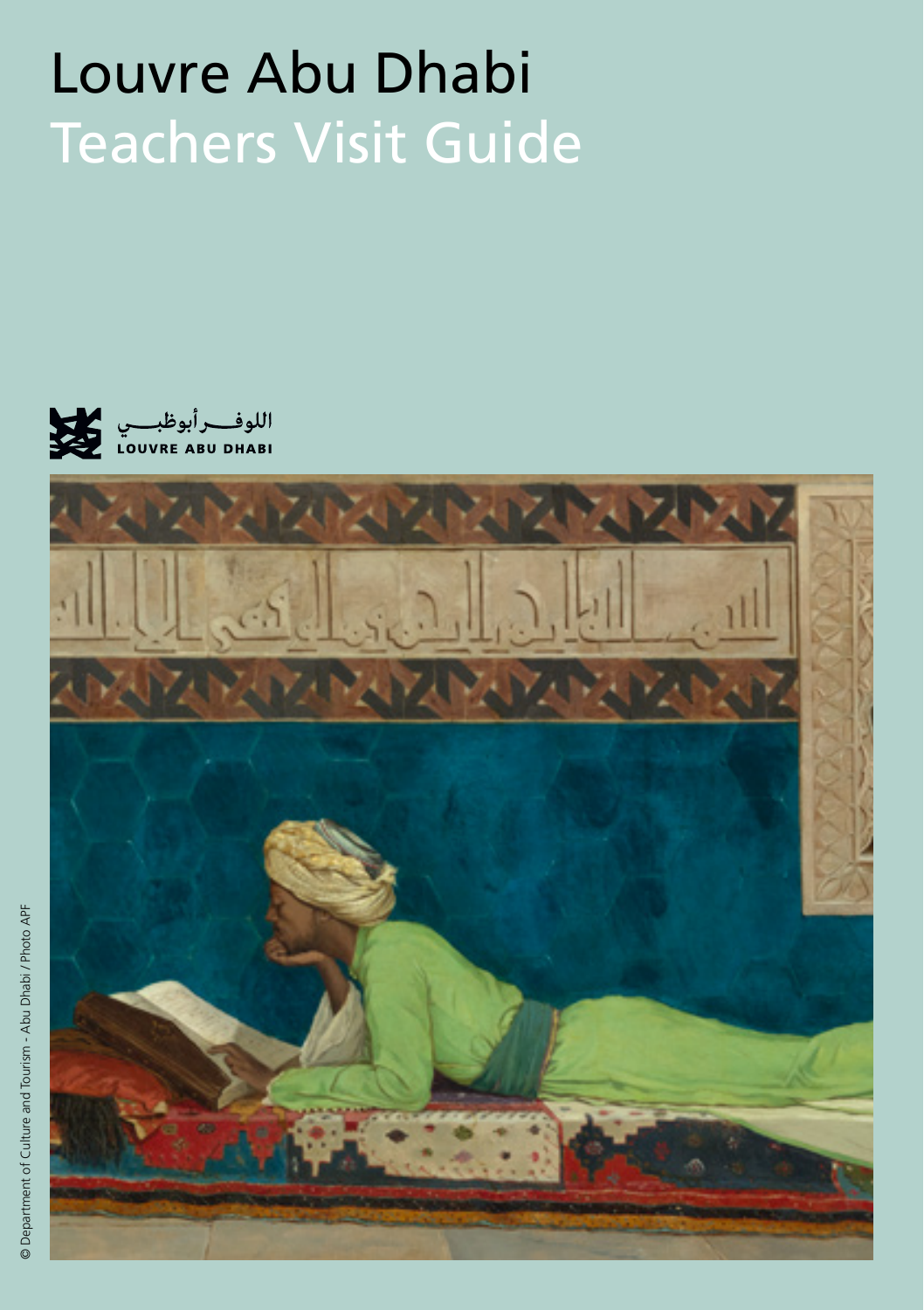# **Content**

| and Activities |  |
|----------------|--|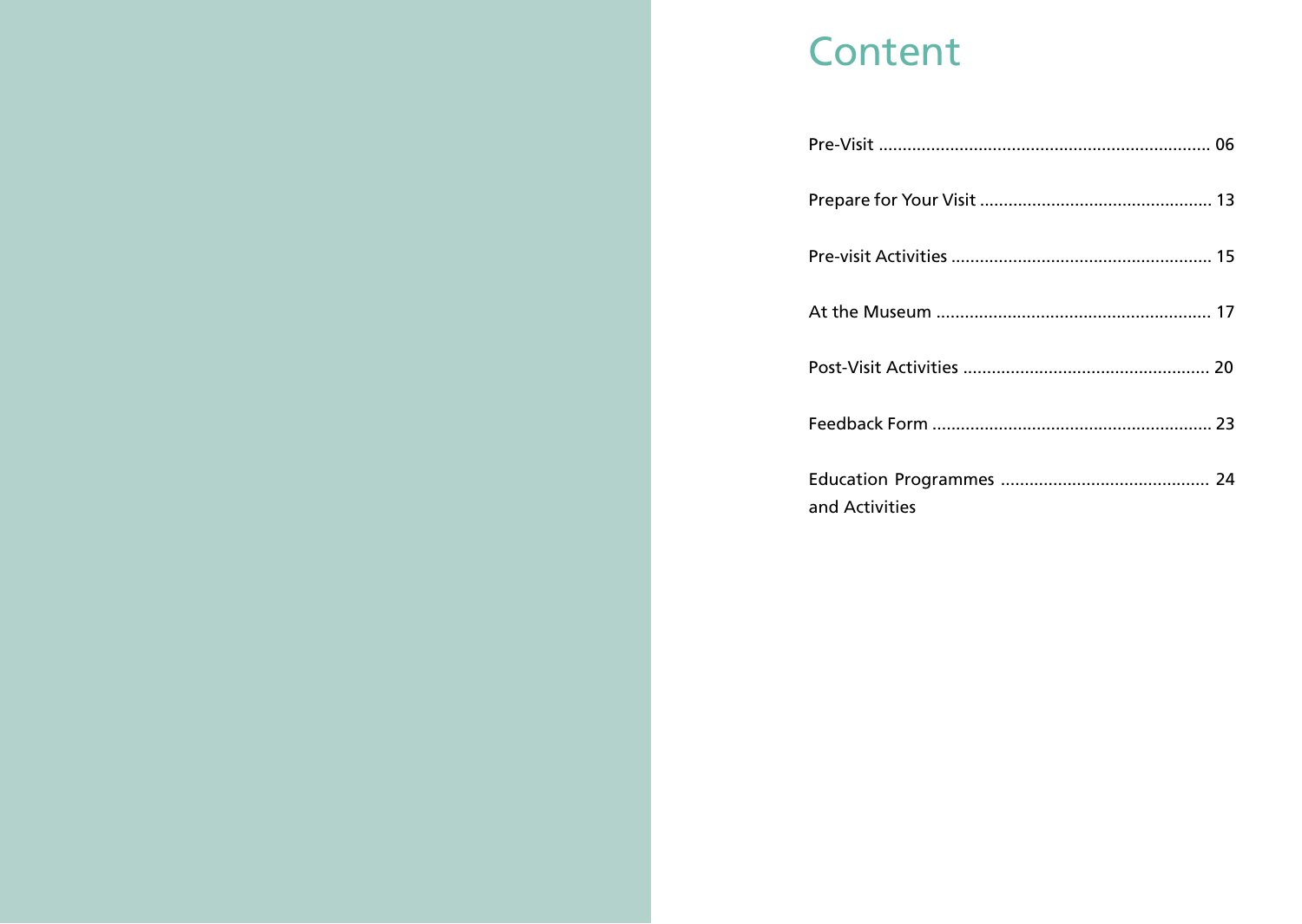# Welcome to Louvre Abu Dhabi

A visit to a museum can be educational, inspiring, calming, and encouraging. Museums bring people together, expand our horizons, teach people about the world, and provide moments of peaceful reflection. Louvre Abu Dhabi's Education Programmes are based on research and knowledge sharing, focused on both the history behind the collection and creative ways of learning about art, its preservation and interpretation.

Through a series of programs and activities, we aim to deliver the best international museum education practices of today.

This handbook for teachers introduces Louvre Abu Dhabi and our exciting school programmes. It provides all the steps you need to take to make the most of your visit. It also includes pre-visit and post-visit activities that will extend the fun and learning beyond your visit to the museum.

Thank you for choosing Louvre Abu Dhabi as your learning destination where we unpack new stories, curiosities, and wonder

Let us explore together!

Education Team Louvre Abu Dhabi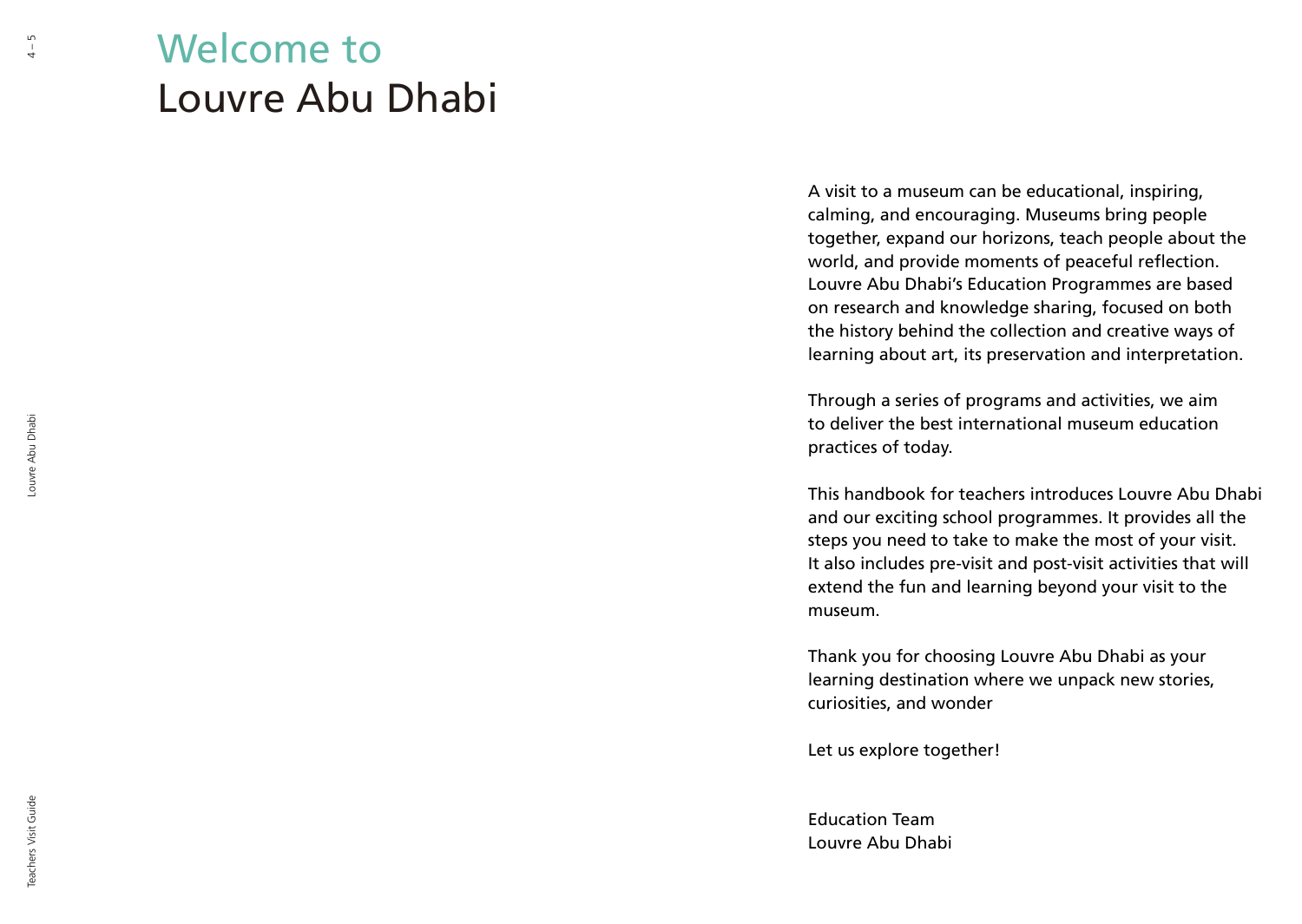

# **Pre-visit** At Louvre Abu Dhabi, you will:

- Learn about the shared influences and connections between different cultures.
- Understand the museum's narrative of universality.
- Make connections between artworks from different periods and cultures.
- Respond critically to artworks through discussions and activities.
- Connect to works of art with students' own ideas and feelings.

# Our Story

#### A Unique Cross – Cultural Collaboration

Born from a unique intergovernmental agreement between Abu Dhabi and France signed in 2007, it embodies a shared spirit of openness and bold ambition for cultural progression.

Louvre Abu Dhabi opened to the public on 11 November 2017, following a formal opening ceremony attended by Sheikh Mohammed bin Zayed, Crown Prince of Abu Dhabi and Deputy Commander of the UAE Armed Forces, and French President Emmanuel Macron. The museum is a new cultural beacon, bringing different cultures together to shine fresh light on the shared stories of humanity, beyond individual civilisations, times, or places. The museum's universal narrative is told through the collection which is divided into twelve chapters. Within each chapter, you will find artworks from different cultures and civilizations connected by a common theme or story.

#### A Mindful Museum

At Louvre Abu Dhabi, we are a place to share and celebrate stories of cultural connections and help you realise that we have more in common than we know.

We pride ourselves in being a Mindful Museum and have taken all precautionary measures so you can enjoy your stay with us and be a safe and comfortable as possible.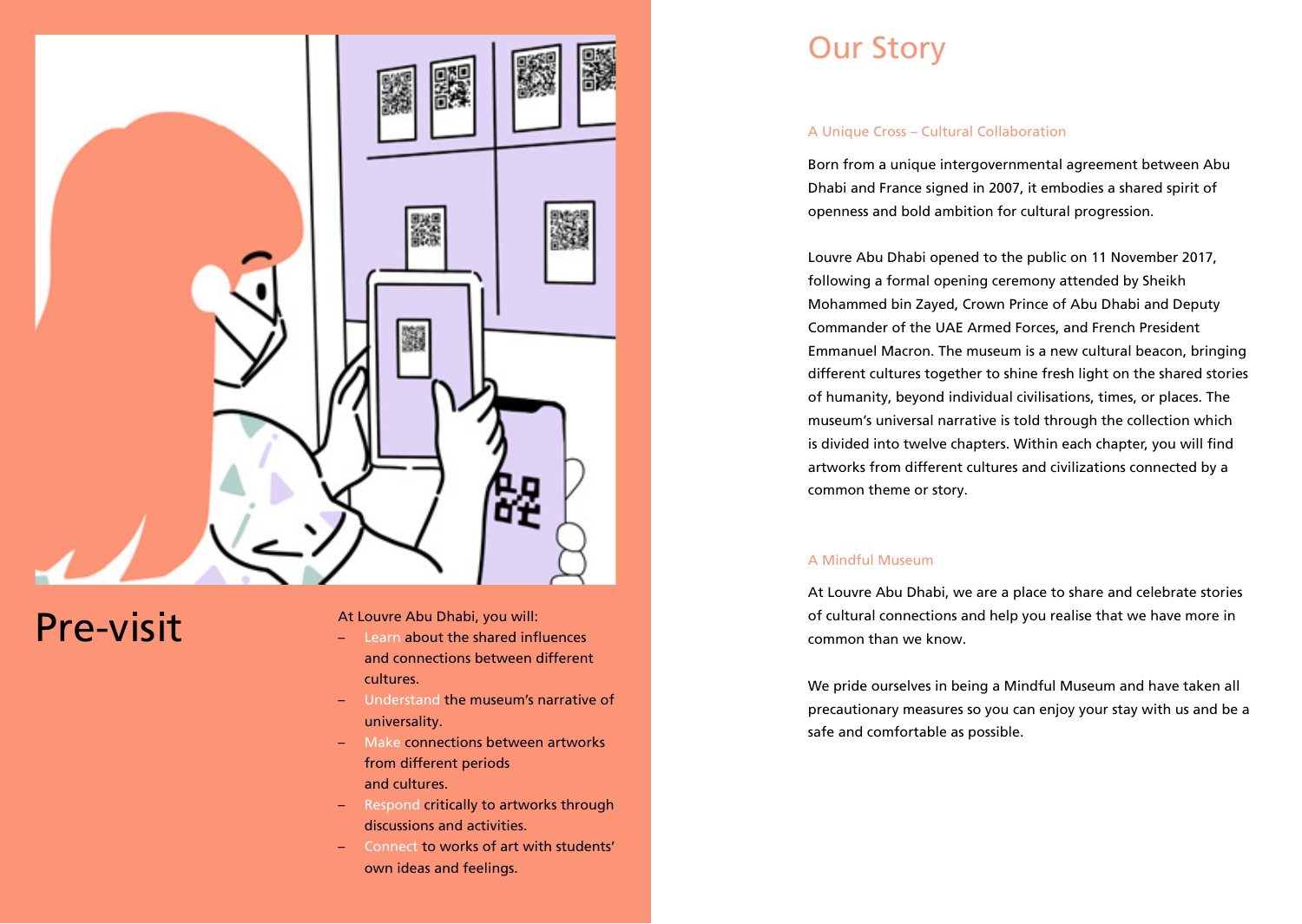## Let's Plan Your Visit

| Step 1 | Pick the guided visit (online or onsite) that best fits your<br>students' learning needs.                                                                                                        |
|--------|--------------------------------------------------------------------------------------------------------------------------------------------------------------------------------------------------|
| Step 2 | Have your information ready, number of students,<br>preferred language, several possible dates, and times<br>and preferred platform if online. (i.e., Microsoft Teams or<br>Zoom Communications) |
| Step 3 | Make your reservation by calling us at<br>566 565 600.                                                                                                                                           |
|        | All school visits must be booked 72 hours prior to your online or onsite visit date.                                                                                                             |
| Step 4 | Check your e-mail inbox for the booking<br>confirmation. remember to bring your confirmation<br>sheet with you to present it to our security team.                                               |
|        |                                                                                                                                                                                                  |

Plan and share your museum visit plan and responsibilities with your designated teaching assistants. The following information will help with planning your visit. Step 5

# Chaperones

# (All accompanying adults)

Chaperones are key participants in making your students' visit to the museum as enjoyable as possible. We appreciate the time and attention chaperoning requires. The recommendation below would help you organize the number of accompanying adults for each group.

| Onsite Visit              | <b>Online Engagement Sessions</b> |
|---------------------------|-----------------------------------|
| All Ages: 4 adults per 25 | All Ages: 2 adults per 25 to      |
| to 30 students            | 30 students                       |

# Safety

### Onsite Visit

- Ensure supervision of your students at all times.
- Guide your students using pedestrian passages and zebra crossings.
- Advise students to only walk on the tactile pavement and walk up the stairs carefully.
- Ensure appropriate dress code, and please note some of areas in the Museum could be cold.
- No external materials and tools allowed unless pre-approvedby the museum education team.
- Be aware of being too close to live electricity or the water features and the concrete beach.

Louvre Abu Dhabi

Louvre Abu Dhabi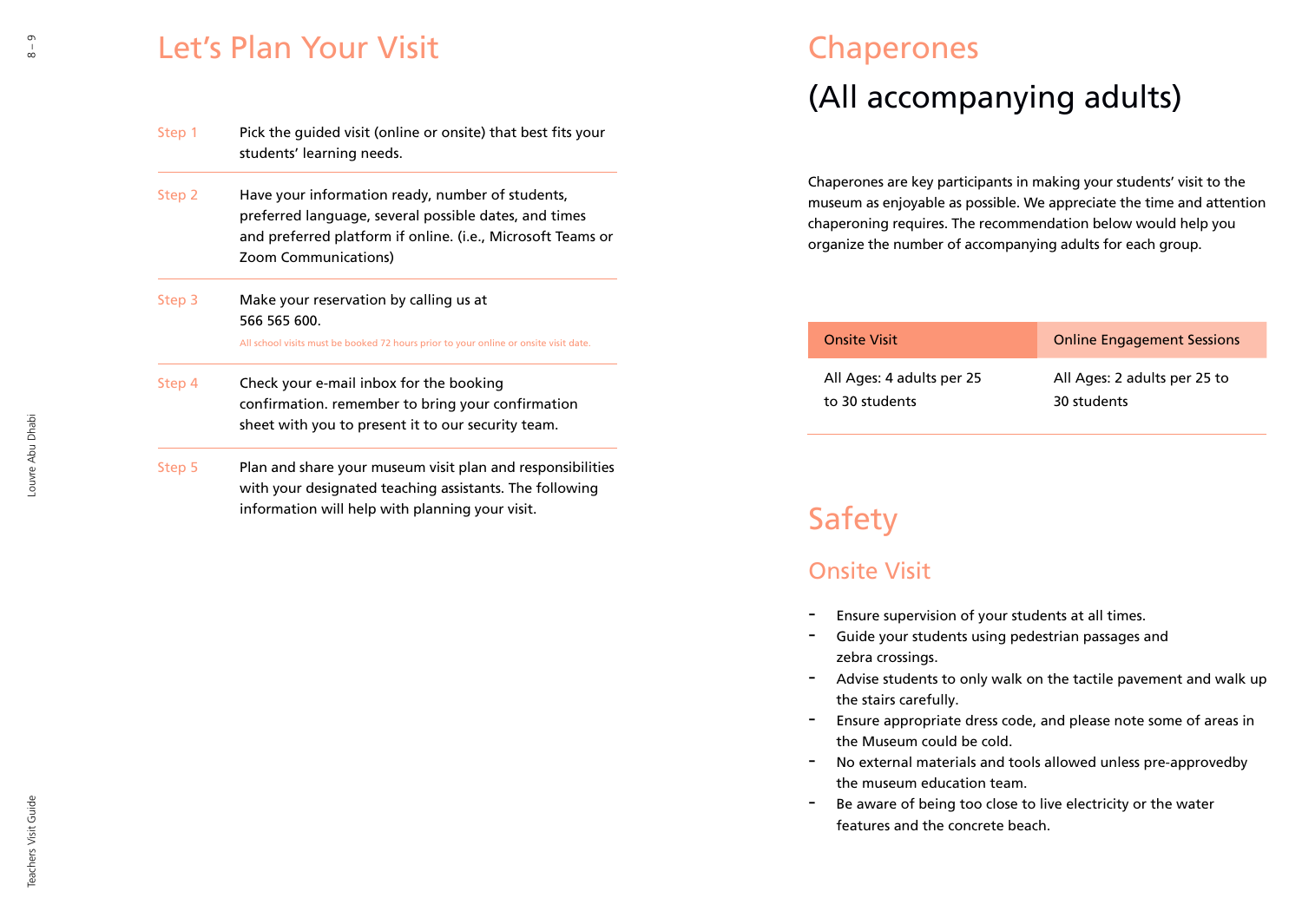# Safety

- Onsite Visit<br>- Follow the instructions given during emergencies.
- consent from all participants.
- Masks must be always worn whilst at the museum. Please come prepared.
- The wearing of gloves is optional, but if they are not worn, hands must be washed, or hand sanitizer must be used, regularly. Hand sanitizers are available through the museum.
- Thermal scanning is in place on entry if you show any symptoms of illness, such as a fever (≥37.3), coughing or shortness of breath, regrettably we won't be able to let you into the museum.
- Social distancing measures ( 2m) are in place throughout the museum
- No paper resources or multimedia guides will be available at the museum. You can download the Louvre Abu Dhabi kids' app or Art Explorer's Trail game using your personal electronic device. You can access it by scanning the QR code onsite or via the app store and/or website.

Following the latest government guidelines, all visitors must be vaccinated and show a 'Green' status on the Alhosn app to enter the museum. Subject to be updated based on governmental announcements.

## Online Visit

- Ensure that your students do not join the session before the host.
- All students are to stay in the waiting room before being permitted by the host to join the session.
- For each session, identify yourself and the assigned museum educator within the session to ensure your students are aware of all adults present with them, virtually.
- Only share the link with your students and accompanying adults
- Not permitted to publicize the shared meeting link on social media or any other public domain, such as your website.
- Not permitted to share a screenshot or record the session without consent from all participants.

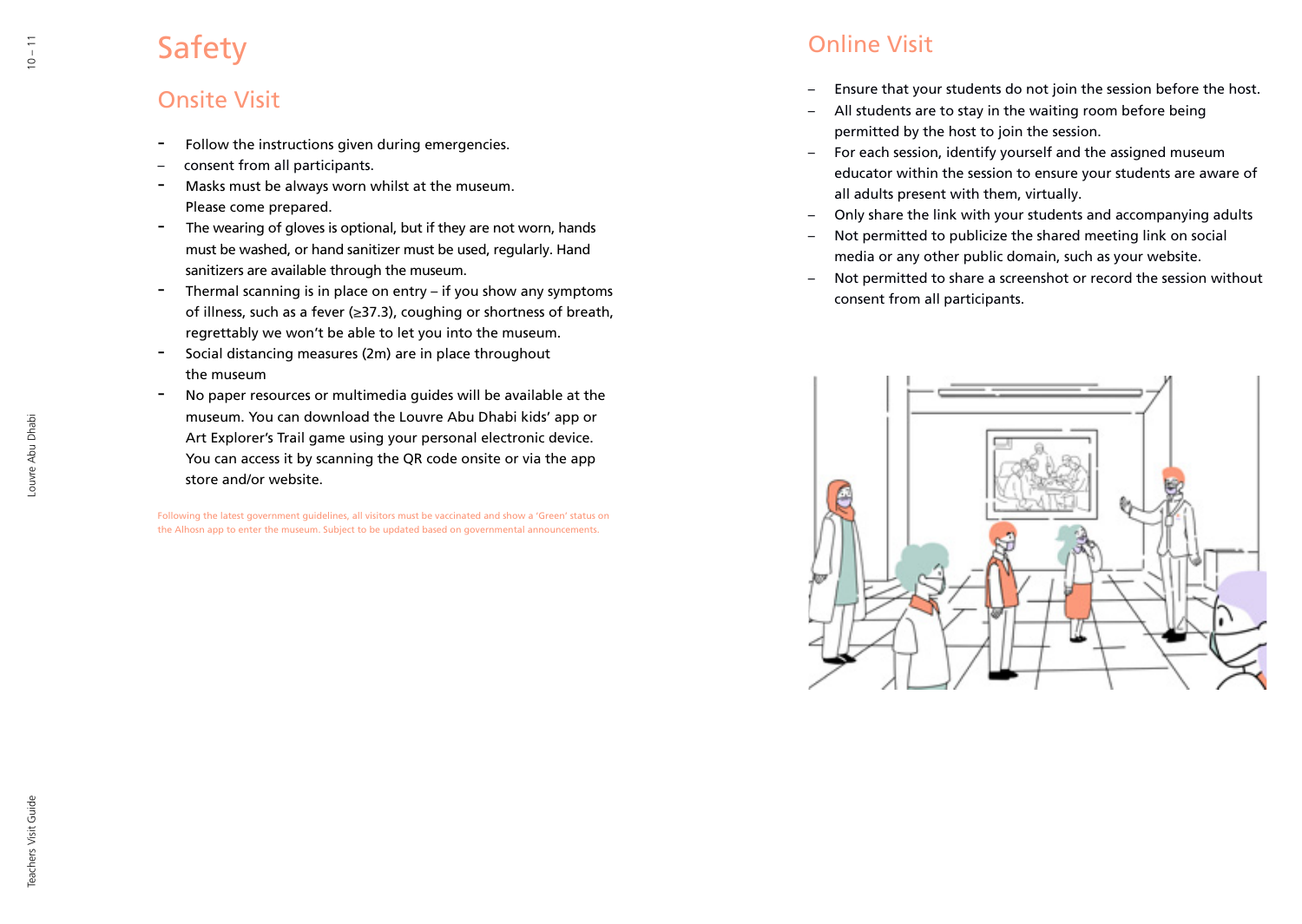# Accessibility

### Onsite Visit

There are many special facilities to accommodate the diverse needs of all visitors.

Wheelchairs and strollers are available for complimentary loan during your visit, from the Loan Desk opposite the Boutique.



# Launch Spaces

We regret that there are no dedicated lunch spaces. Students are welcome to buy lunch at the Museum Café or to have their meals prior to their visit.

# Prepare For Your Visit

## Online & Onsite Visit

#### Research

We recommend the following quick research activities before your visit.

#### **Discuss**

The museum's architecture and what inspired its unique desig click here.

#### Browse

Through the section 'Our Story' on louvreabudhabi.ae to learn more about the history of the museum, it is universal themes and the agreement between France and UAE, click here.

#### Download

Free digital and non-digital learning resources to learn more about engaging students with the museum's collection and architecture, click here.

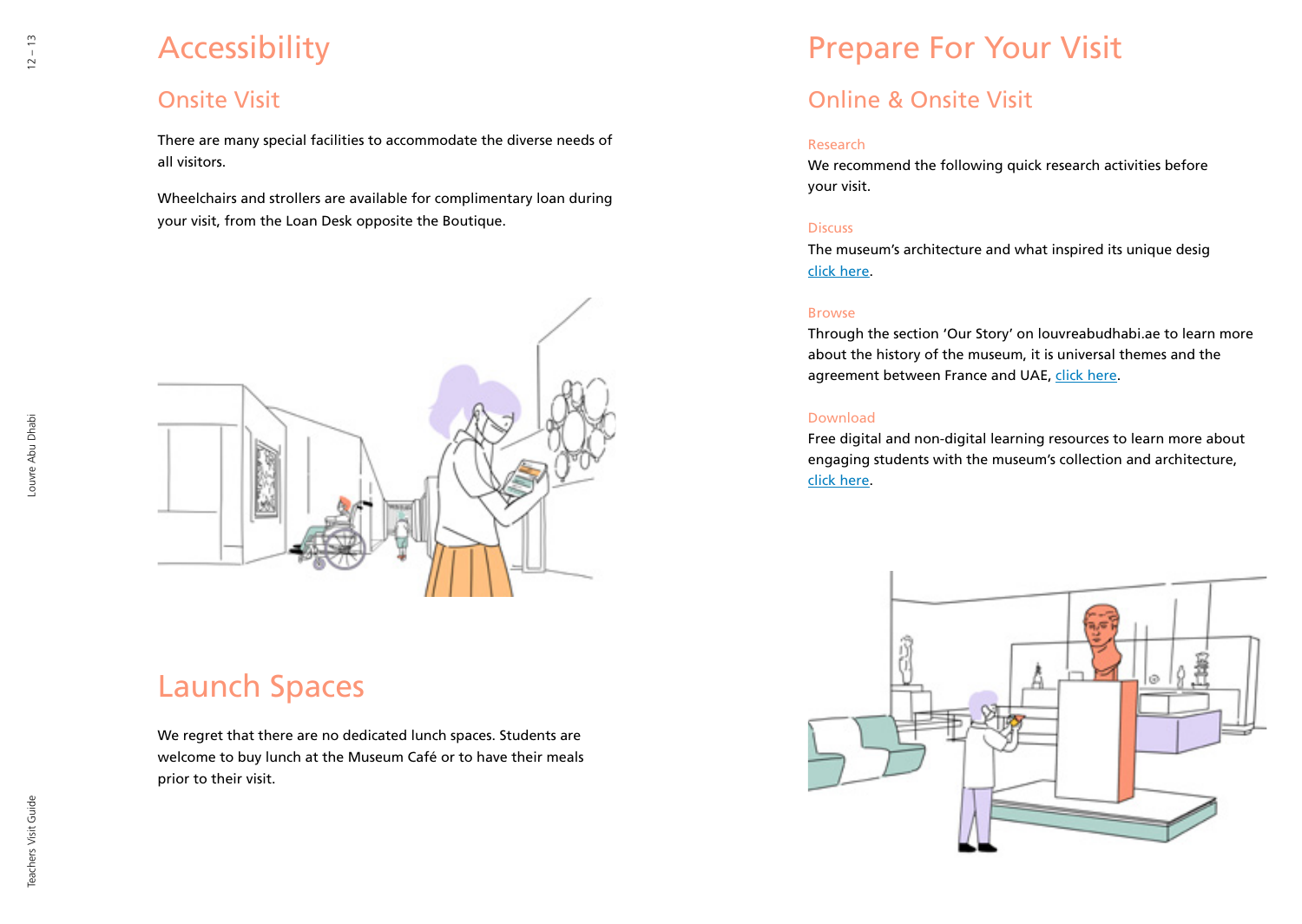## Museum Manners

Review with your students about general museum manners and why we follow them.

### Online Visit

| <b>Manners</b>                                                                                              | Why                                                                                                                                        |
|-------------------------------------------------------------------------------------------------------------|--------------------------------------------------------------------------------------------------------------------------------------------|
| Leave all backpacks, food, drinks or other<br>items at school or the bus before walking into<br>the museum. | You can enjoy a drink or bite after your gallery<br>visit at the Museum Café.                                                              |
| Admire the art with our eyes, not our hands.                                                                | The artworks and the objects displayed are<br>precious and we would want to protect them to<br>enjoy looking at them for a very long time. |
| Practice our calm voices while walking through                                                              | We want to make sure that everyone enjoys                                                                                                  |
| the museum galleries.                                                                                       | their visit to the museum without disruptions.                                                                                             |
| Remind each other to stay with our groups<br>while exploring the museum.                                    | We would not want you to get lost.                                                                                                         |
| Use pencils only for writing and drawing in the                                                             | Using ink-based materials are dangerous for the                                                                                            |
| galleries - no pens or markers please.                                                                      | safety of our artworks and objects.                                                                                                        |
| Avoid using cameras during our guided visit<br>with the museum educator.                                    | We want you to enjoy the visit by looking at<br>artworks that inspire your thinking, creativity,<br>and imagination.                       |
| Turn off our microphone, unless we want to ask<br>a question by choosing the Raise Hand option.             | Thank you for helping the museum educator<br>by paying close attention and not disturbing<br>the session.                                  |
| Turn on video to participate.                                                                               | We want to make sure that you and your peers                                                                                               |
| Optional                                                                                                    | can see each other's friendly faces.                                                                                                       |
| Write only educational related questions                                                                    | We would not want to miss any of your                                                                                                      |
| within the chat.                                                                                            | interesting questions.                                                                                                                     |
| Turn on video to participate.                                                                               | We want to make sure that you and your peers                                                                                               |
| Optional                                                                                                    | can see each other's friendly faces.                                                                                                       |
| Write only educational related questions                                                                    | We would not want to miss any of your                                                                                                      |
| within the chat.                                                                                            | interesting questions.                                                                                                                     |

# Pre-Visit Activities

### Onsite & Online Visit

#### What is a Museum?

Purpose: To help prepare students for their guided visit by asking inquiry based, open ended questions.

#### Ask your students:

- Have you ever visited a museum before? Why do you museums exist in our community?
- What other buildings do you know that have a dome?
- What type of artworks do you think you will find at Louvre Abu Dhabi?
- What do you think a universal museum means?
- What do you like to collect? Do you have your own special collection?

### Art Critics

Objective: This pre-visit activity will give students the opportunity to develop their skills in analyzing an artwork.

Purpose: This will prepare students for their visit by developing the skills used to analyze a work of art in depth.

Activity: Ask students to locate a work of art in your classroom or elsewhere in the school. Guide students through the following steps of art analysis and interpretation. Feel free to verbally prompt these steps or to print them out for self-guided reflection.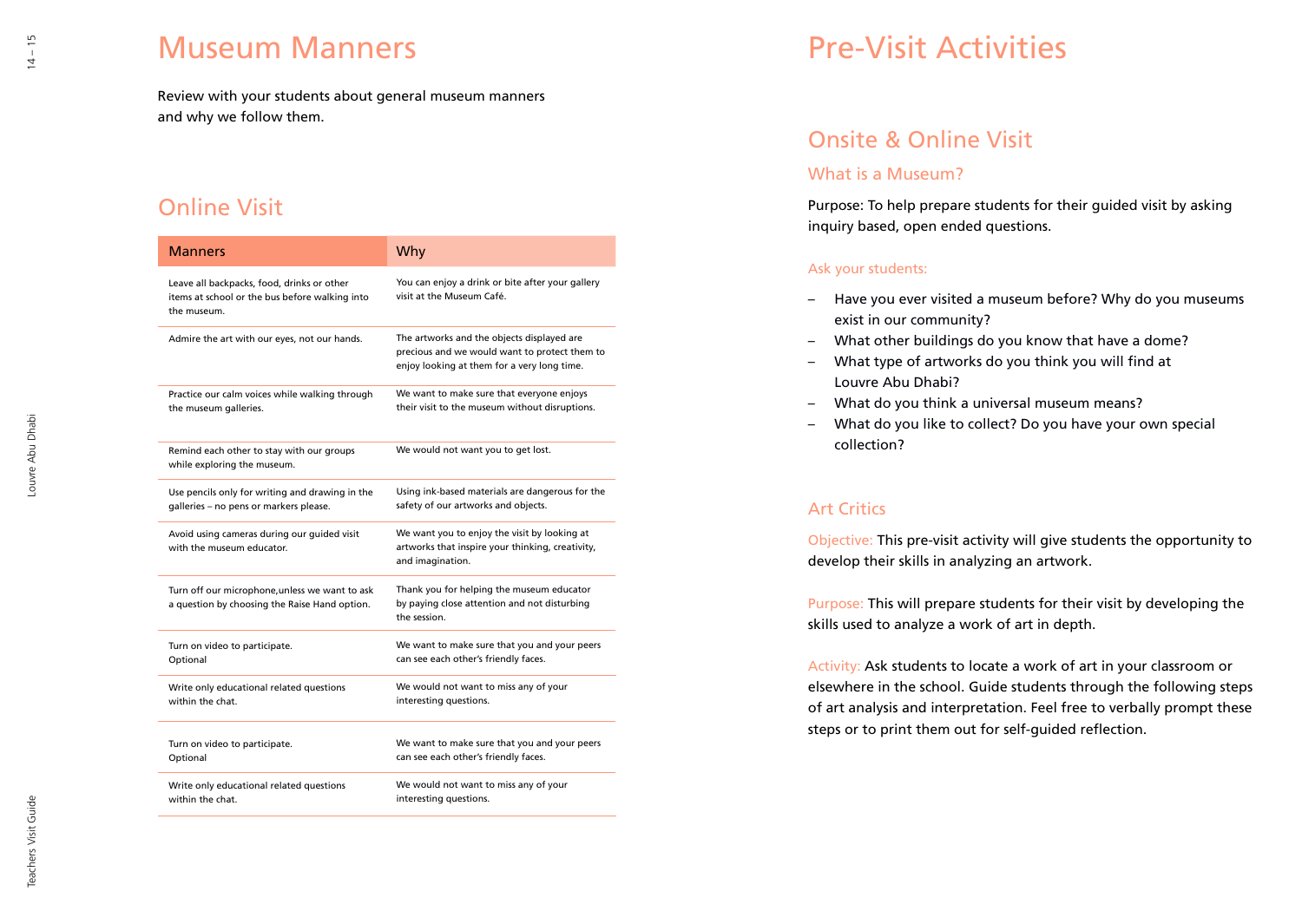#### Art Critics

#### Describe

List all of the things you see. Try not to think about the story or meaning behind the artwork or even whether or not you like the artwork, simply describe the work. List as many elements that you observed within the artwork as you can. Pretend you were trying to tell someone what this artwork looks like over the phone.

#### Analyze

Focus on the different details represented as well as the elements of art and principles of design that the artist has used within the artwork? Line, shape, color, pattern, texture, balance, rhythm?

#### Interpret

Now, let us get into the meaning of the work? What do you think this artist is trying to say through this artwork? How does the work make you feel? Is the artwork telling a story?

#### Evaluate

Do you like this work of art? Do you think this artwork is unique and why?



# In The Museum

Louvre Abu Dhabi

Louvre Abu Dhabi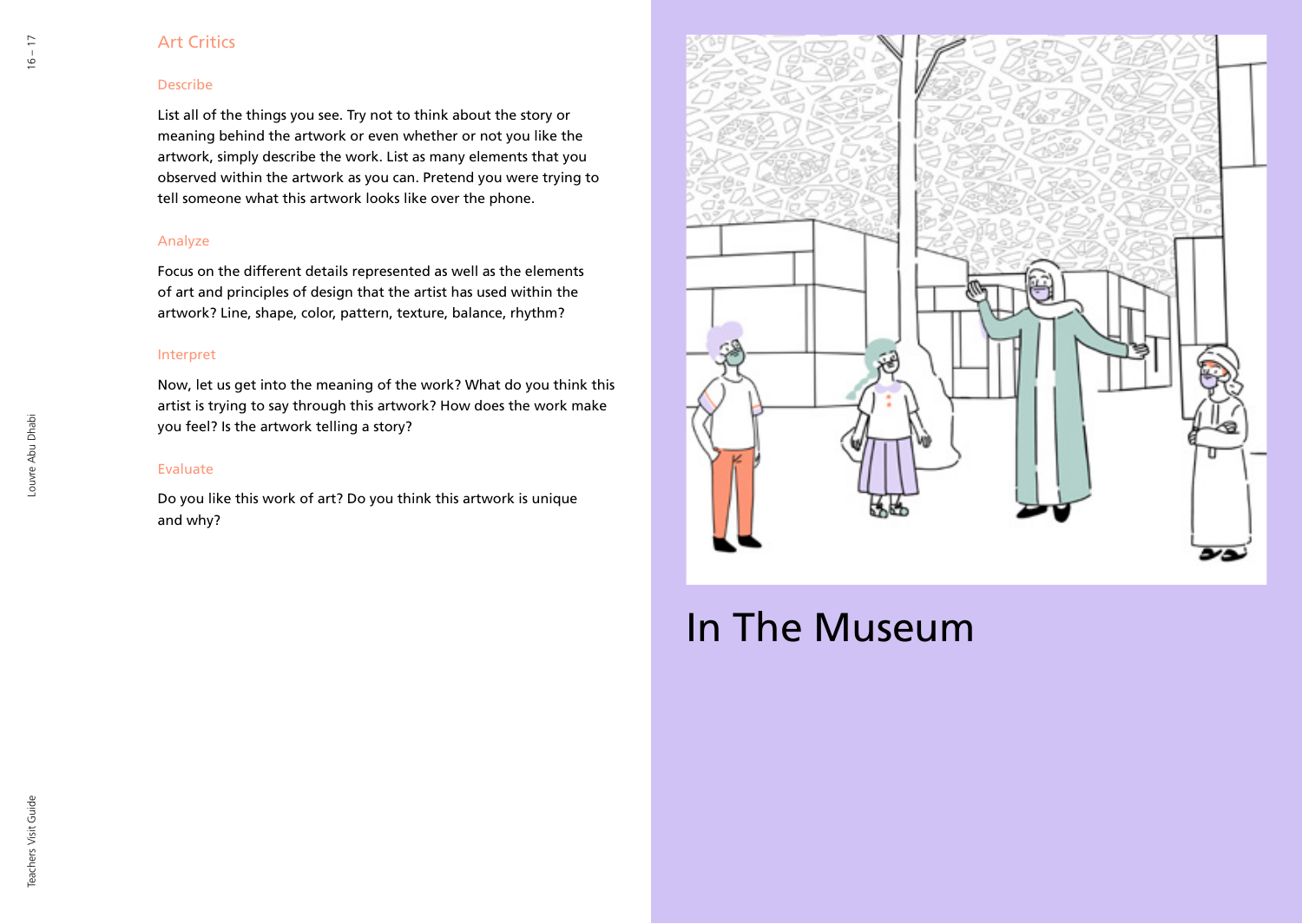### Onsite Visit

- Present your, your colleagues and your students (above 12 years old) green status on the Al Hosn app at the museum entrance.
- Make your way to the school group ticketing desk with our visitor services agent and show your digital confirmation order number.
- Meet the assigned Museum Educator of your school visit at the school group ticketing desk.
- Please remember, no pens, food, drinks or chewing gum inside to the museum galleries.

### Online Visit

- Ensure that you and your students join the call, 5 minutes prior to the start of the online session.
- Ensure all your students have entered the call, through the shared platform link.

Ensure that your students listen to the guidelines presented by the Museum Educator at the beginning of the session.



\*Subject to updates based on governmental announcements.

# Games to play while waiting to start

### Online or Onsite Visit

### Describe it!

- Choose one student to step outside of the line or step away from the call while the rest of the class agrees upon an item (e.g., a palette)
	- After the rest of the class has chosen their item, ask the students to return.
- He or she will ask each student, "Describe it."
- Each student will use one descriptive word without revealing the object.
- He or she will continue to ask them until the student guesses the secret item.

### Tell-a-story!

Start an art-related story with your students by beginning with a single phrase. For instance, you can start by saying "I saw an artwork…" Your students can add a phrase to the story as you move down the line or call, alphabetically. Your story can also build their expectations before their visit.

### Make-a-Shape!

- Explain to your students that they will silently make a shape after you call out a shape.
- Call out the name of a shape, and students try to make that shape using their arms and bodies.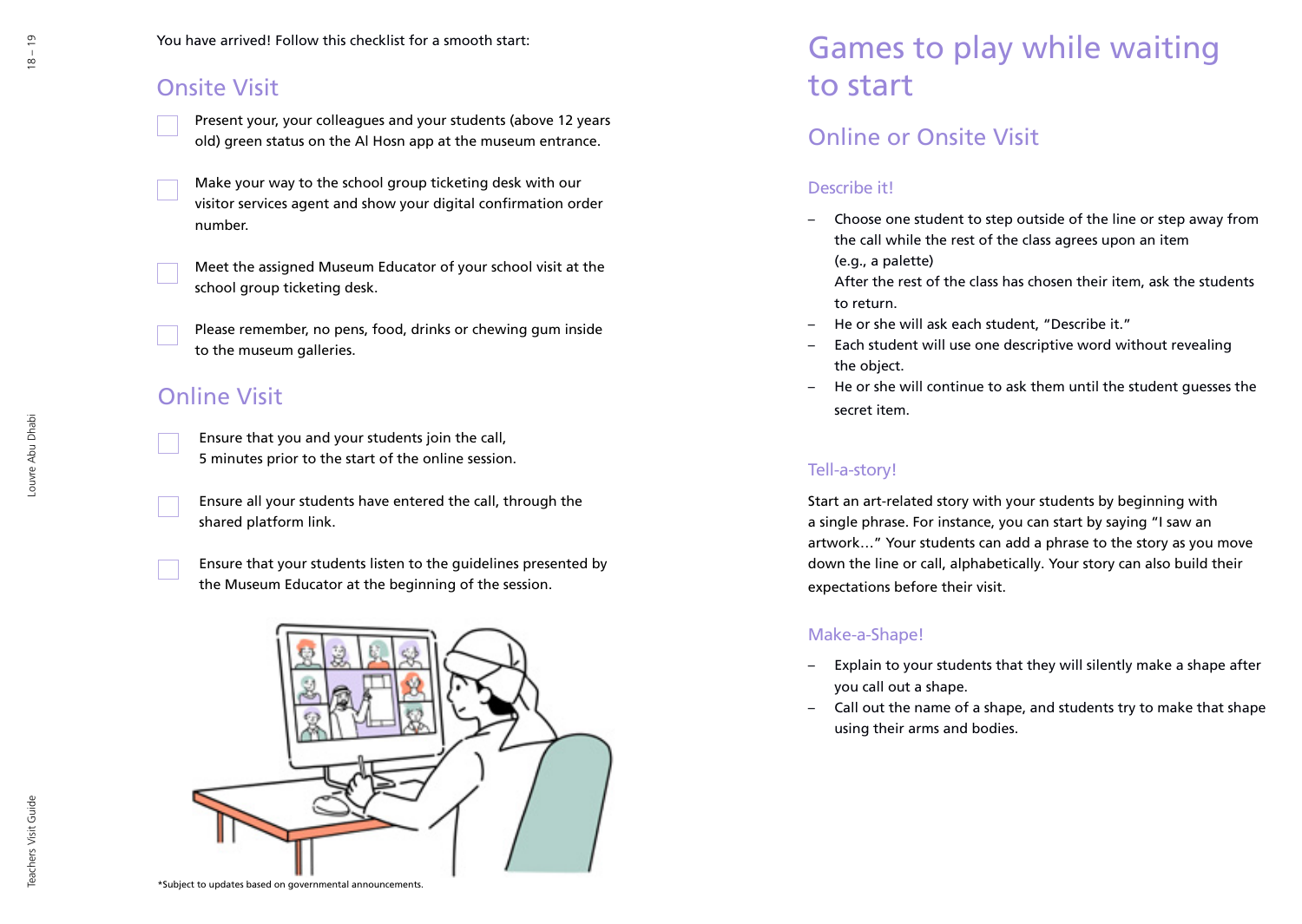

# Post-Visit Activities

At Louvre Abu Dhabi, you will:

- Learn about the shared influences and connections between different cultures.
- Understand the museum's narrative of universality.
- Make connections between artworks from different periods and cultures.
- Respond critically to artworks through discussions and activities.
- Connect to works of art with students' own ideas and feelings.

# Reflection Activity

The following prompts will help you and your students to reflect about your visit to the museum.

#### Know

List 3 things that you already knew and confirmed during your museum visit:

### Want to Know

List 3 questions that you still have and will investigate:

#### Learn

List 3 things that you learned during your visit to Louvre Abu Dhabi: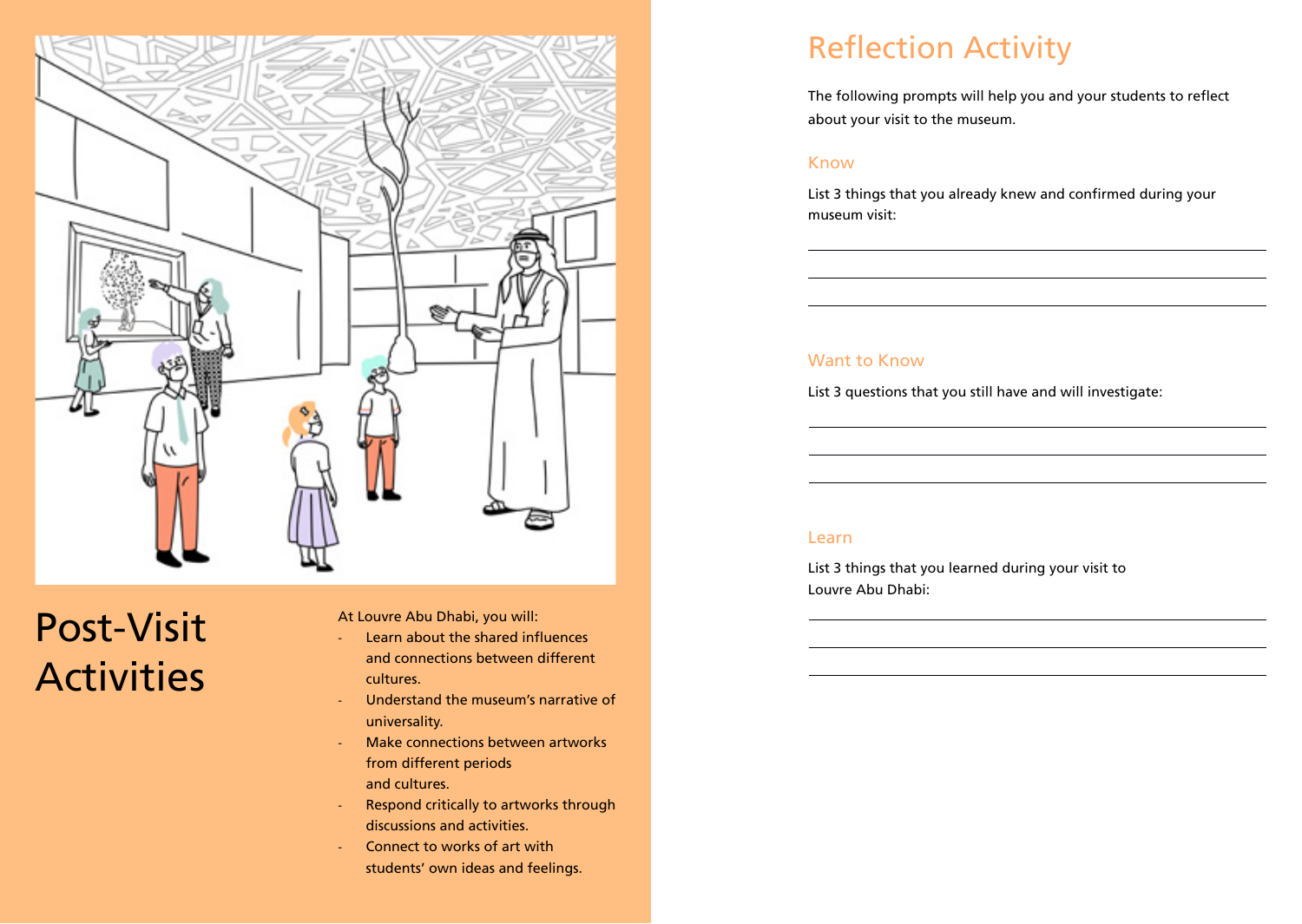# Art Search

#### **Directions**

Find and circle the following words in the gird. Look for them in all directions including backwards and diagonally.

| K.           | $\mathsf{X}$ |              |     |     |       |       | X W T S V T C E T Y M E U   |                                              |    |      |       |              |
|--------------|--------------|--------------|-----|-----|-------|-------|-----------------------------|----------------------------------------------|----|------|-------|--------------|
| н.           | G            | N.           |     |     |       |       | T K N C O C G P S E         |                                              |    |      | M -   | <b>N</b>     |
| P            | V            | P            |     | Y K |       |       | J L U N A I A P O           |                                              |    |      |       | - 1          |
| O            | - R          | N            |     |     |       |       | IPOYILNFXHDV                |                                              |    |      |       |              |
| S.           | U            | Z.           | Y   | R   |       |       | A V N O P P I W             |                                              |    |      | S.    | -E           |
| S.           | U            | R            | R   |     |       |       | E A L I S M T U             |                                              |    |      | $T$ O | R            |
| $\mathsf{A}$ | R.           | M            |     |     | BEYS  |       | J A C Q U P                 |                                              |    |      | R.    | S            |
| C            |              |              |     |     |       |       | PFW CSTPK GUARJA            |                                              |    |      |       |              |
| L            | $\Omega$     | $\mathbf{1}$ | T.  | E.  | $X -$ | $T$ U | $R$ E                       | $\blacksquare$ $\blacksquare$ $\blacksquare$ |    | - 12 | - E   | - 1.         |
| P.           | B.           | K.           | R   |     | T E   |       | NOMNPLI                     |                                              |    |      |       | $X$ F        |
| E            | Y            |              | PO. |     |       |       | ZORYTQX                     |                                              | D. |      | $O_S$ | $\mathbf{I}$ |
| G            |              |              |     |     |       |       | M R D T A Y I D A A S E V   |                                              |    |      |       | м            |
| L.           |              |              |     |     |       |       | F A I A D N A L A H H V X A |                                              |    |      |       |              |
| T.           | F K          |              | - N |     |       |       | TGLCBXZYUK                  |                                              |    |      |       | S            |
| M            | - E          |              |     |     |       |       | JRZOICECGN                  |                                              |    |      | $O$ W | — E          |

Artifact, Colour, Cubism, Dome, Impressionism, Monet, Painting, Picasso, Rodin, Saadiyat, Sculpture, Shape, Surrealism, Texture, Universal, Weaving Artifact, Cubism, Dome, Impressionism, Monet, Painting, Picasso, Rodin, Saadiyat, Sculpture, Shape, Surrealism, Texture, Universal, Weaving

# Feedback Survey

Your feedback is valuable to us, please fill out the survey via the link shared below to help us better understand your and your students' educational needs in the future. Click here.

### Children's Museum Emotions! The new art adventure

Until May 2023

Welcoming families and young children back to the Children's Museum to discover the secret world of feelings in artworks. It's free for children, and perfect for families especially with younger children aged 4-10.

Click here for more information.

# Exhibitions

Book a guided online or onsite visit for the following international exhibitions.

Dragon and Phoenix: Centuries of exchange between Chinese and Islamic worlds

With Musée national des arts asiatiques – Guimet, Paris 6 October – 12 February 2022 Click here for more information.

#### Versailles & the World With Château De Versailles

26 January – 4 June 2022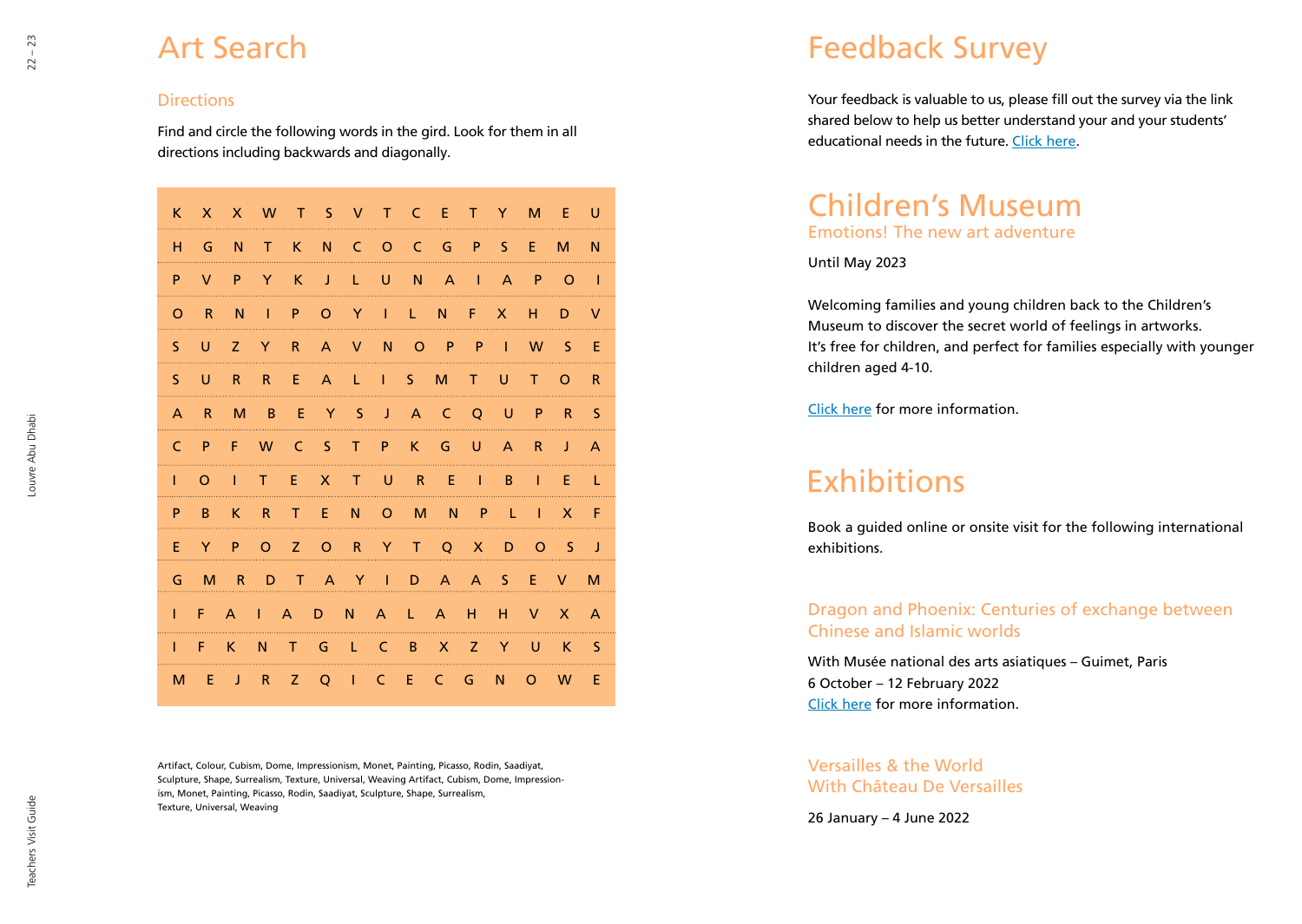# Education Programmes and Activities

Guided online and onsite visits.

| <b>Onsite Visit</b>              | <b>Online Engagement Sessions</b> |
|----------------------------------|-----------------------------------|
| AED 280                          | <b>AED 375</b>                    |
| (group of up to 25 students)     | (group of up to 25 students)      |
| Duration: 45 minutes             | Duration: 60 minutes              |
| Time slots: 10:00, 11:00, 12:00, | Time slots: 9:30, 10:30, 11:30,   |
| 16:00, daily except Monday       | 16:00, daily expect Monday        |
| & Weekends                       | & Weekends                        |
| VAT not included                 | VAT not included                  |

**Quoted fee includes entrance ticket for 25 students and accompanying adults. Please note that based on the current government guidelines, groups are to be divided in 10 students per museum educator.**

| <b>Cycle One</b><br>KG/Grades 1-4        | Cycle Two<br>Grades 5-8           | <b>Cycle Three</b><br>Grades 9-12 |
|------------------------------------------|-----------------------------------|-----------------------------------|
| Animals in Art                           | Islamic Art                       | Islamic Art                       |
| Balance and<br>Movement                  | Nature in<br>Architecture         | Architecture                      |
| Treasured Gold                           | Treasured Gold                    | Treasured Gold                    |
| Express your<br>Emotions (CM)            | Innovations in<br>Travel          | Innovations in<br>Travel          |
| UAE Inspired:<br>Year of the 50th        | UAE Inspired:<br>Year of the 50th | UAE Inspired:<br>Year of the 50th |
| Take me to Asia II<br>Dragon and Phoenix | Take me to Asia                   | Take me to Asia                   |
|                                          | Take me to Asia II                |                                   |

Dragon and Phoenix

## Cycle One KG/Grades 1-4

#### Animals in Art

Themes: Depiction of animals in art Age Range: KG, Grade 1 to Grades 4 Description: What is the importance of animals in art? Students explore the representation of animals in art, and how since the Stone Age, people decorated caves with paintings or engravings of animals, to our present-day artists who depict them in their works.

Subject Links: Visual Literacy, Arabic, Science, and Social Studies

#### Balance and Movement

Themes: Art & Physical movement

Age Range: KG, Grade 1 to Grades 4, People of Determination Description: How artists represent movement in art, and why? Students explore movement and balance in art through looking carefully at artworks from the museum's collection. Students create a sequence of movements and moments of stillness to understand the relation between movement, balance and emotions. Ideal for People of Determination.

Subject Links: Physical and Health Education, Art and Crafts.

\*based on MOE and ESE objective, we are aligning with empowering young Emirati students to take ownership of their physical education, health and wellbeing.

### Treasured Gold

Themes: Gold as a colour, as a symbol, gold as a material and a currency Age Range: KG, Grade 1 to Grades 4 Description: Why have humans always treasured gold? As the UAE celebrates the year of the 50th, the golden jubilee, students discover why gold has been used through time to celebrate achievements, show power, devotion, and success through discussion and artwork analysis.

Subject Links: Social Studies, History and Identity, Art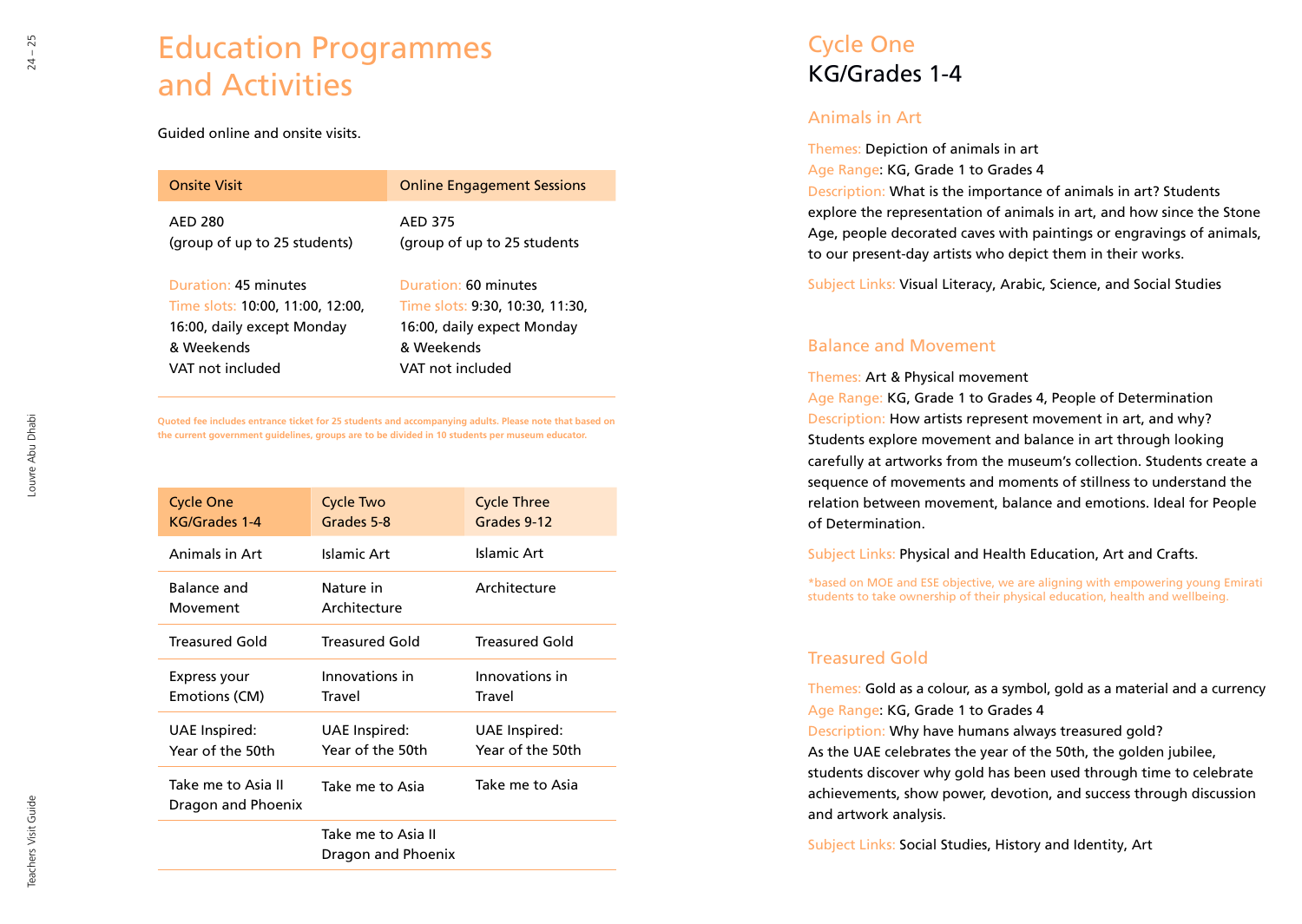#### Express Your Emotions

Themes: Colour and Expression Age Range: KG, Grade 1 to Grades 4 Description: How are feelings expressed in art? Students discuss how artists make art to communicate and express feelings and explore how different elements of art such as line, gesture, and colour show emotions.

Subject Links: English, Arabic, Art, Health and Well Being.

#### UAE Inspired: Year of the 50th

Themes: Reinforcing UAE national identity through the museum collection

Age Range: KG - Grade 1 to Grades 4

Description: How can the museum collection reinforce national UAE identity? As the UAE celebrates the 50th golden jubilee, students learn about Emirati cultural heritage through discovering objects found across the UAE.

Subject Links: Social Studies, Science, Identity.

Take me to Asia II Linked to Dragon and Phoenix Exhibition

Themes: Depiction of animals in art Age Range: KG, Grade 1 to Grades 4 Description: How do we tell stories through art? Students unravel the mysteries of how stories of Dragons and Phoenixes evolved into representation in art.

Subject Links: Visual Literacy, Arabic, Science, Art and Social Studies

### Cycle Two Grades 5-8

#### Islamic Art

Themes: Islamic art motifs Age Range: Grade 3 to Grade 8 Description: What are the main decorations found in Islamic art objects? Students discover Islamic art's distinctive decorative motifs found in art objects and architecture.

Subject Links: Islamic Studies, Arabic language, Arts, History, Geography, Social Studies and Mathematics

#### Innovations for Travel

Themes: Caravels, maps Age Range: Grade 5 to Grade 8 Description: What innovations led to the discovery of new lands? Find out how the development of sciences and new technologies helped Explorers discover unknown lands.

Subject Links: Mathematics, Science, Geography, Social Studies, History

#### Treasured Gold

Themes: Gold as a colour, as a symbol, gold as a material and a currency Age Range: Grade 5 to Grade 8

Description: Why have humans always treasured gold? As the UAE celebrates the 50th golden jubilee, students discover how humans have used gold through history in all forms of art, from a symbol of eternity, devotion and power, to celebration and recognition.

Subject Links: Social Studies, History and Geography, Science, Identity.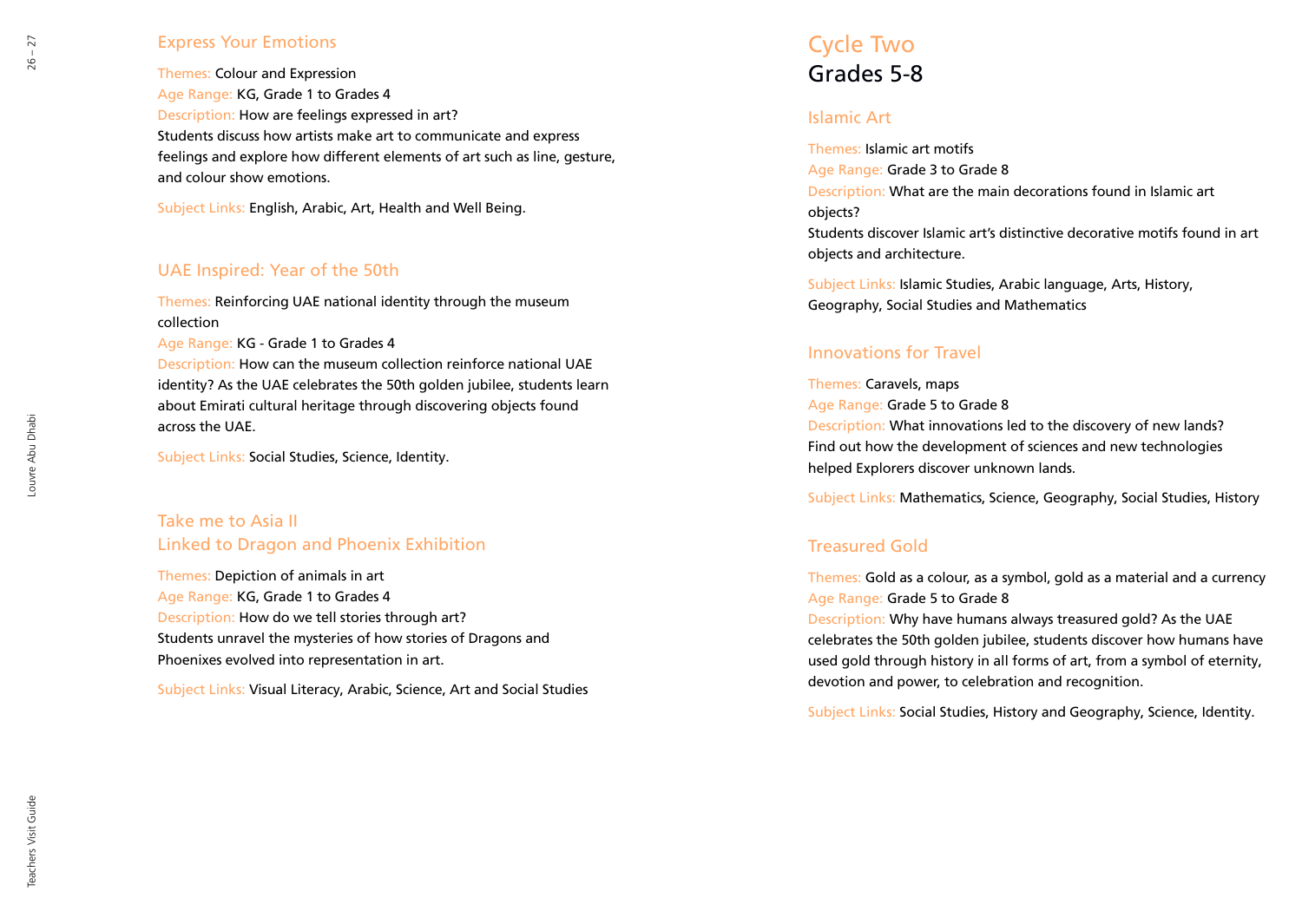#### Nature in Architecture

Themes: Design and geometric shapes Age Range: Grade 5 to Grade 8 Description: What natural elements influenced Jean Nouvel in the design of Louvre Abu Dhabi? Students discover the connection between UAE's surrounding natural elements and what inspired Louvre Abu Dhabi's architectural design.

Subject Links: Social Studies, Arabic Language, Science, Identity, Environment.

#### Take me to Asia

Themes: Cultural exchanges and influences Age Range: Grade 5 to Grade 8 Description: How do the stories of art guide communities in Asia? Students discover how cultural exchanges of ideas and art making across communities in Asia influenced artistic production and ways of living.

### Take me to Asia II Linked to Dragon and Phoenix Exhibition

Themes: Cultural exchanges and influences Age Range: Grade 5 to Grade 8 Description: How do the stories of art guide communities in Asia? Students unravel the mysteries of how stories of Dragons and Phoenixes evolved into symbols of power across the continent.

Subject Links: Social Studies, Art History and Geography, Literature, Creative writing, Visual literacy.

#### UAE Inspired – Year of the 50th

Themes: Reenforcing UAE national identity through the museum collection

Age Range: Grade 5 to Grade 8

Description: How can the museum collection reinforce national UAE identity? As the UAE celebrates the year of the 50th, student's learn about Emirati cultural heritage through discovering objects found across the UAE.

### Cycle Three Grades 9-12

#### Islamic Art

Themes: Islamic art across time and space Age Range: Grade 9 to Grade 12 Description: What makes Islamic art different from other types of art? Students discover the diversity and richness of the Islamic world's artistic production across time and space.

Subject Links: Islamic Studies, Art, History, Geography, Social Studies, Mathematics, and Chemistry, Identity.

#### Innovations for Travel

Themes: Caravels, maps, explores Age Range: Grade 9 to Grade 12

Description: What innovations led to the discovery of unknown lands? Find out how the development of sciences and new technologies helped explorers discover unknown lands. Unearth how this experience led to people's fascination with collecting and displaying objects.

Subject Links: Mathematics, Science, Geography and Technology

#### **Architecture**

Themes: Discover Louvre Abu Dhabi Age Range: Grade 9 to Grade 12

Description: How has UAE culture influenced the architecture of Louvre Abu Dhabi? Students discover the connection between UAE's surrounding natural elements and what inspired the architect to design the museum's building, from the dome to its unique structure.

Subject Links: Mathematics, Geometry and Social Studies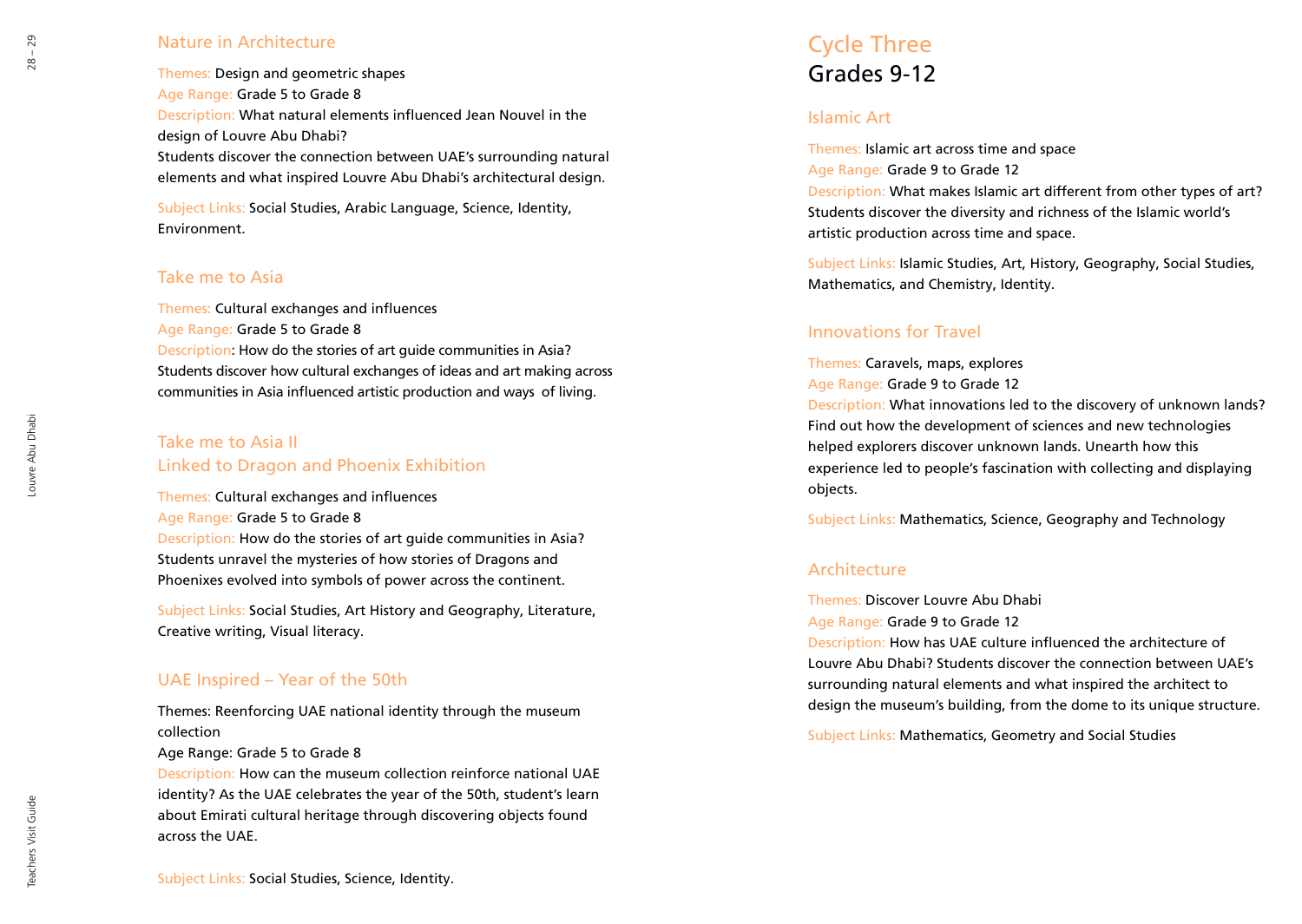#### Take me to Asia

Themes: Cultural exchanges and influences Age Range: Grade 9 to Grade 12 Description: How do the stories of art guide communities in Asia? Students discover how cultural exchanges of ideas and art making across communities in Asia influenced artistic production and ways of living.

### Take me to Asia II Linked to Dragon and Phoenix exhibition

Themes: Cultural exchanges and influences Age Range: Grade 9 to Grade 12 Description: How do the stories of art guide communities in Asia? Students unravel the mysteries of how stories of Dragons and Phoenixes evolved into symbols of power across the continent.

Subject Links: Social Studies, Art History and Geography, Literature, Creative writing, Visual Literacy.

#### UAE Inspired – Year of the 50th

Themes: Reenforcing UAE national identity through the museum collection

Age Range: Grade 9 to Grade 12

Description: How can the museum collection reinforce national UAE identity? As the UAE celebrates the year of the 50th, student's learn about Emirati cultural heritage through discovering objects found across the UAE.

Subject Links: Social Studies, Science, Identity.